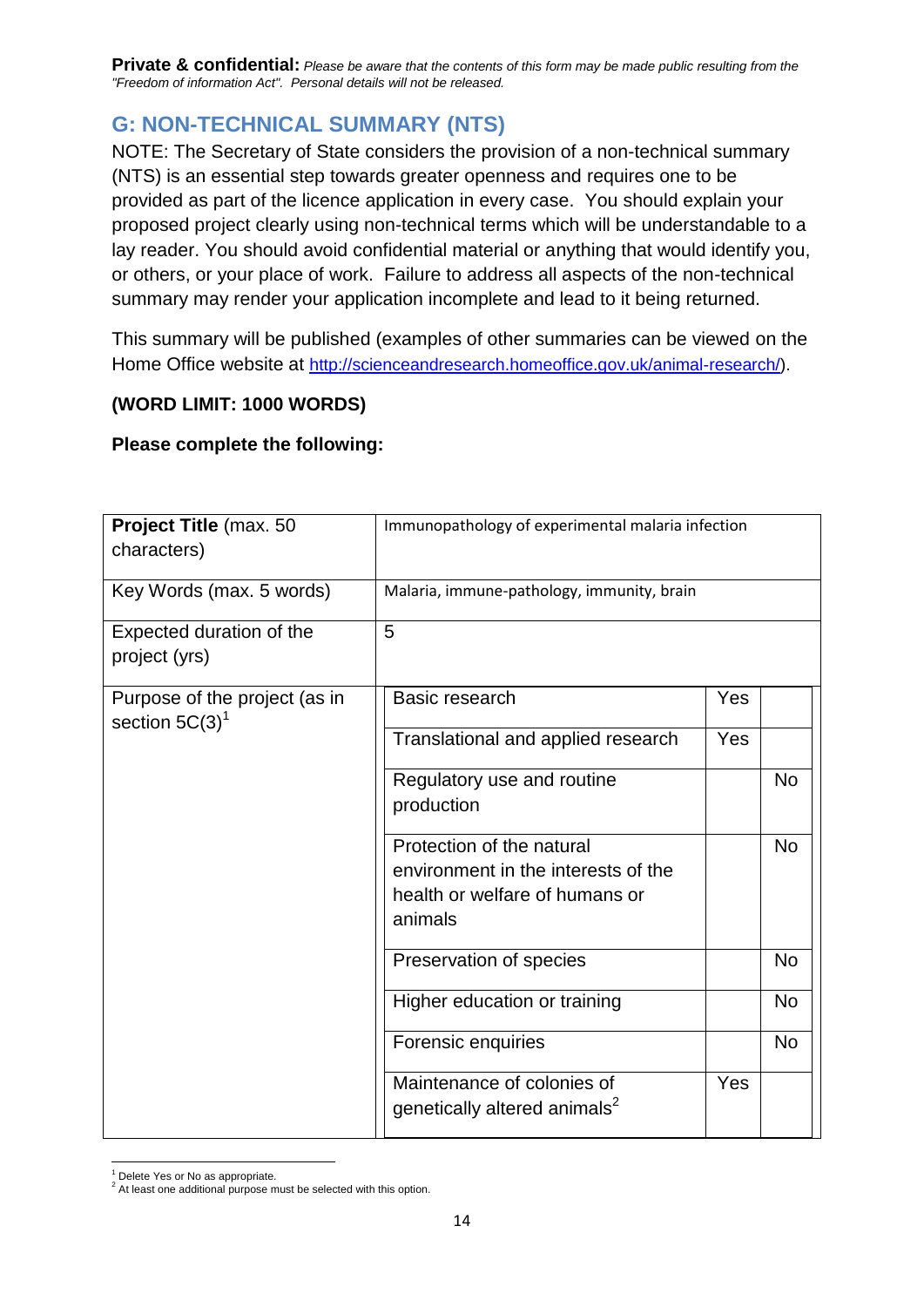**Private & confidential:** *Please be aware that the contents of this form may be made public resulting from the "Freedom of information Act". Personal details will not be released.*

| Describe the objectives of the                                                                                                                                         | The overall objective of this project is to identify the key                                                                                                                                                                                                                                                                                                                                                                                                                                                                                                                                                                                                                                                                                                                                                                                                                                                                                                                                                                                                                                                                                                                                                                                                                                                                                                                                                                                                                                                                                                                                                                  |
|------------------------------------------------------------------------------------------------------------------------------------------------------------------------|-------------------------------------------------------------------------------------------------------------------------------------------------------------------------------------------------------------------------------------------------------------------------------------------------------------------------------------------------------------------------------------------------------------------------------------------------------------------------------------------------------------------------------------------------------------------------------------------------------------------------------------------------------------------------------------------------------------------------------------------------------------------------------------------------------------------------------------------------------------------------------------------------------------------------------------------------------------------------------------------------------------------------------------------------------------------------------------------------------------------------------------------------------------------------------------------------------------------------------------------------------------------------------------------------------------------------------------------------------------------------------------------------------------------------------------------------------------------------------------------------------------------------------------------------------------------------------------------------------------------------------|
| project (e.g. the scientific                                                                                                                                           | for<br>the<br>pathways<br>responsible<br>development<br>οf                                                                                                                                                                                                                                                                                                                                                                                                                                                                                                                                                                                                                                                                                                                                                                                                                                                                                                                                                                                                                                                                                                                                                                                                                                                                                                                                                                                                                                                                                                                                                                    |
| unknowns or scientific/clinical                                                                                                                                        | immunopathology (i.e. tissue damage caused by the immune                                                                                                                                                                                                                                                                                                                                                                                                                                                                                                                                                                                                                                                                                                                                                                                                                                                                                                                                                                                                                                                                                                                                                                                                                                                                                                                                                                                                                                                                                                                                                                      |
| needs being addressed)                                                                                                                                                 | system) during malaria infection. It is becoming clear that<br>the most severe complications of malaria infection, including<br>cerebral malaria, respiratory distress and severe anaemia,<br>are due, in part, to over activation of the host's immune<br>response to the parasite. However, in the case of cerebral<br>malaria, we still do not understand the interplay and<br>interactions of the malaria parasite with cells of the immune<br>system and with the endothelial cells that form the cerebral<br>vasculature. Consequently, we still do not know the<br>mechanism of vascular damage that leads to leakage, brain<br>swelling and fatal outcome during the condition. Moreover,<br>we do not know how anti-malarial drug therapy promotes<br>recovery from the cerebral malaria syndrome in some<br>individuals but not others, or the responses within the brain<br>that resolve tissue damage and neuronal dysfunction<br>following successful treatment of the condition. Crucially, in<br>general, we do not understand how pro-inflammatory and<br>anti-inflammatory immune responses develop and function<br>malaria<br>infection,<br>during<br>and<br>why immunological<br>homeostasis (i.e the balance between protective and<br>pathogenic immune responses) sometimes fails to be<br>achieved, leading to immunopathology. In particular, we<br>have very limited knowledge of the behaviour of effector and<br>regulatory T cells within tissues during malaria infection and<br>how their interactions with other cells within the tissue<br>determine their protective vs pathogenic activity. |
| What are the potential benefits<br>likely to derive from this<br>project (how science could be<br>advanced or humans or<br>animals could benefit from the<br>project)? | This project may significantly advance our understanding of<br>how protective and pathogenic immune responses form<br>during malaria infection and will help to identify the specific<br>events that lead to development of immunopathology,<br>including cerebral malaria. These results should enable the<br>development of targeted therapeutic and adjunct treatments                                                                                                                                                                                                                                                                                                                                                                                                                                                                                                                                                                                                                                                                                                                                                                                                                                                                                                                                                                                                                                                                                                                                                                                                                                                     |
|                                                                                                                                                                        | for severe malarial disease, as well as identifying mechanisms<br>through which to augment protective immune responses.                                                                                                                                                                                                                                                                                                                                                                                                                                                                                                                                                                                                                                                                                                                                                                                                                                                                                                                                                                                                                                                                                                                                                                                                                                                                                                                                                                                                                                                                                                       |
| What species and<br>approximate numbers of<br>animals do you expect to use<br>over what period of time?                                                                | The general project plan will involve infecting resistant (for<br>example BALB/C) and susceptible (for example C57BL/6)<br>strains of inbred and transgenic (for example IL-27R KO, IL-<br>10-GFP reporter) mice with different species of Plasmodium<br>parasites that cause specific types of immunopathology. We                                                                                                                                                                                                                                                                                                                                                                                                                                                                                                                                                                                                                                                                                                                                                                                                                                                                                                                                                                                                                                                                                                                                                                                                                                                                                                           |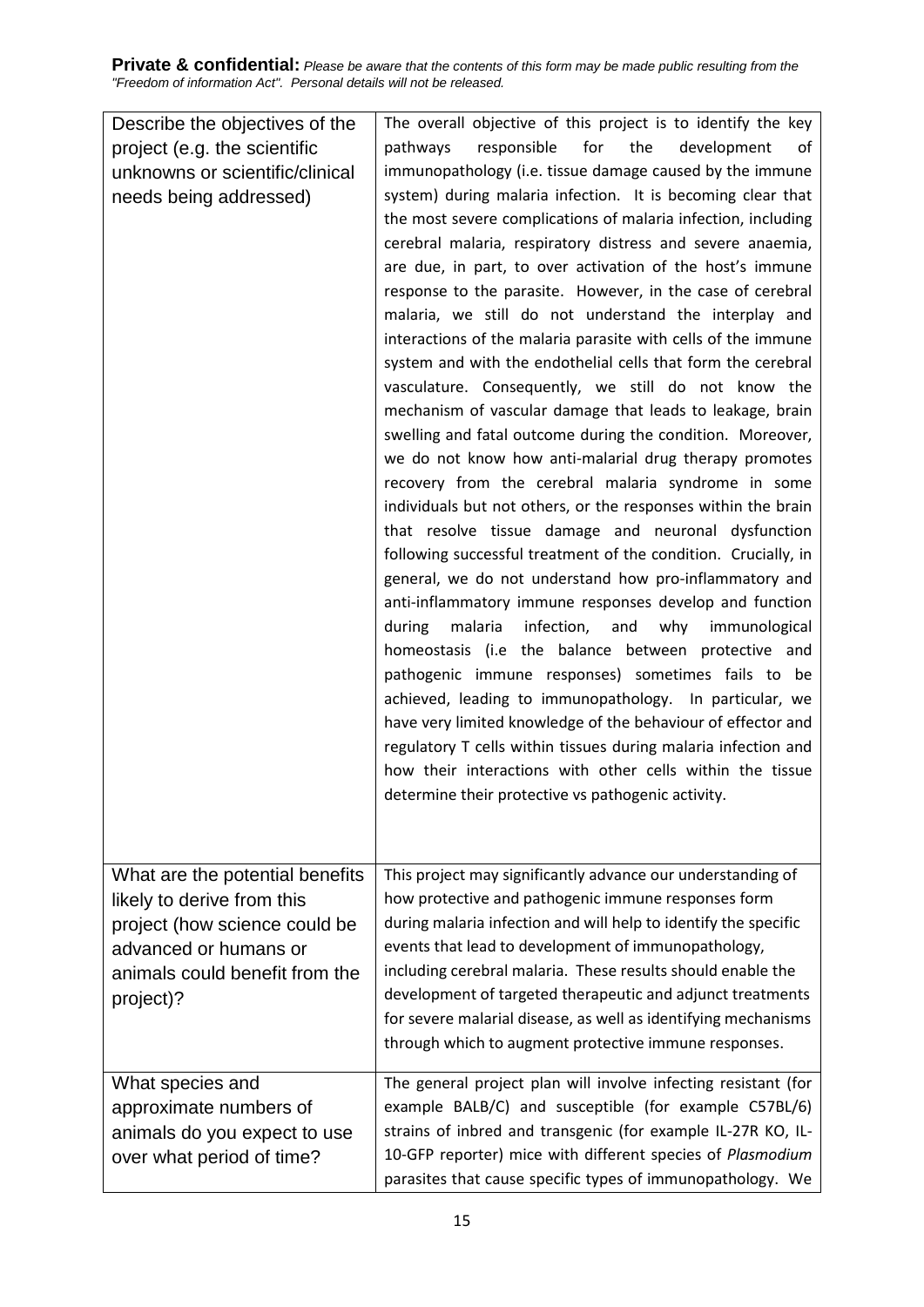|                                 | expect to use approximately 8600 mice during the course of        |  |  |
|---------------------------------|-------------------------------------------------------------------|--|--|
|                                 | this 5-year project, with 500 used or parasite maintenance /      |  |  |
|                                 | establishment; 5000 in different experimental designs; 3000       |  |  |
|                                 | in GAA colony breeding and 100 for obtaining GAA animal           |  |  |
|                                 | tissue.                                                           |  |  |
|                                 |                                                                   |  |  |
| In the context of what you      | Depending upon the species and strain of malaria parasite         |  |  |
| propose to do to the animals,   | and the strain of mice utilised, malaria infection may lead to    |  |  |
| what are the expected adverse   | mild, moderate or potentially severe suffering. P. yoelii XL, P.  |  |  |
| effects and the likely/expected | berghei NK65 and P. berghei ANKA parasites have the               |  |  |
| level of severity? What will    | potential to cause severe suffering due to high parasitaemia      |  |  |
| happen to the animals at the    | and associated anaemia or cerebral pathology (the latter in       |  |  |
| end?                            | case of P. berghei ANKA) in susceptible mouse strains.            |  |  |
|                                 | However, of the experiments involving infections that have        |  |  |
|                                 | the potential to cause severe suffering in animals, not all       |  |  |
|                                 | infections will be allowed to progress to the stage where         |  |  |
|                                 | severe suffering occurs. For example, animals may be              |  |  |
|                                 | euthanized at time points of infection preceding                  |  |  |
|                                 | development of severe suffering to examine immune cell            |  |  |
|                                 | activation, regulation or the early events in pathogenesis of     |  |  |
|                                 | severe malaria infection.                                         |  |  |
|                                 | To help us to definitively address the importance of specific     |  |  |
|                                 | immunological pathways, we will employ different                  |  |  |
|                                 | immunomodulatory techniques within the protocols,                 |  |  |
|                                 | including localised and systemic administration of blocking       |  |  |
|                                 | and activating compounds, at precise stages of the                |  |  |
|                                 | experiment in relation to malaria infection. This will allow us   |  |  |
|                                 | to delineate the sequence of events that are necessary for        |  |  |
|                                 | the development or prevention of severe malarial disease          |  |  |
|                                 | and those important for parasite control. Most                    |  |  |
|                                 | immunomodulatory techniques should not directly promote           |  |  |
|                                 | animal suffering. Irradiation with cell reconstitution will be    |  |  |
|                                 | performed under established protocols with appropriate            |  |  |
|                                 | monitoring to detect acute radiation sickness or                  |  |  |
|                                 | reconstitution failure or more chronic radiation-induced          |  |  |
|                                 | suffering, such as dental complications. Anticipated effects      |  |  |
|                                 | due to anti-parasite chemotherapy will be monitored and           |  |  |
|                                 | animals exhibiting non-transient and non-recoverable levels       |  |  |
|                                 | of severe suffering will be quickly identified and euthanized.    |  |  |
|                                 | The final fate of animals on the licence will be either the       |  |  |
|                                 | transfer of animal to other project licences with the authority   |  |  |
|                                 | to receive animals that have undergone the procedures             |  |  |
|                                 | specified in the individual protocol or animals will be killed by |  |  |
|                                 | exsanguination under terminal anaesthesia, a schedule one         |  |  |